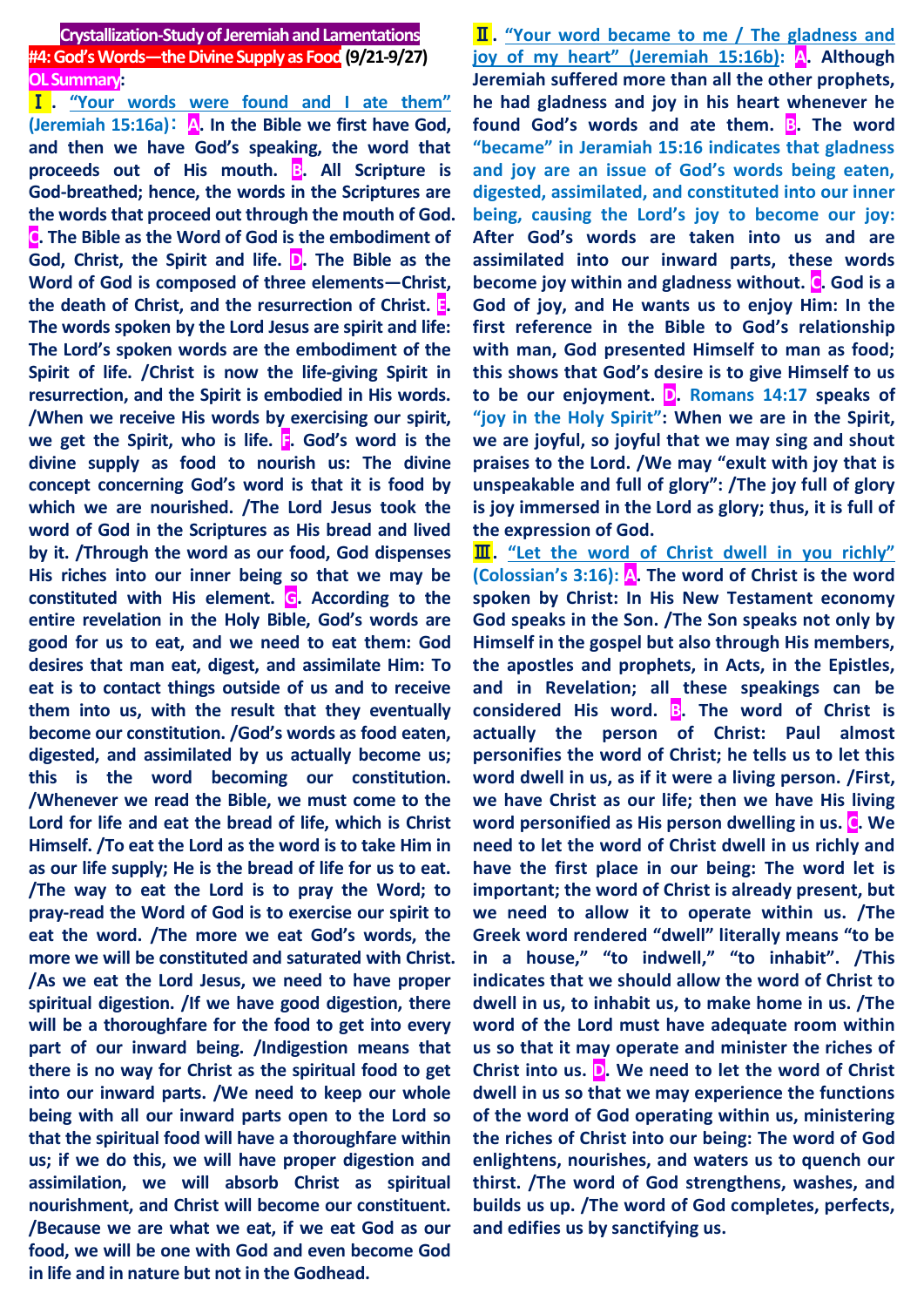### **CP1:** Develop a lifestyle of reading the Bible every day and **have portion of the killing elements of Christ's death and the nourishing elements of Christ's resurrection**

**Jer. 15:16 Your words were found and I ate them, and Your word became to me the gladness and joy of my heart, for I am called by Your name, O Jehovah, God of hosts. OL1:The Bible as the Word of God is composed of three elements—Christ, the death of Christ, and the resurrection**  of Christ. Matt. 4:4 But He answered and said, It is written, **"Man shall not live onbread alone, but on every word that proceeds out through the mouth of God." John It is the Spirit who gives life; the flesh profits. John 6:57-58 As the living Father has sent Me and I live because of the Father, so he who eats Me, he also shall live because of Me. This is the bread which came down out of heaven…; he who eats this bread shall live forever.**

**The above few verses of the Gospel of John do not mention the death or resurrection of Christ, but if we eat the healthy word by pray-reading these verses, the result will be that the germs within us will be killed, and the weaknesses within us will be swallowed up. This is a killing produced by the killing element of Christ's death in the word. As we continue pray-reading, we will be supplied with life by the same word, which also contains the nourishing element of Christ's resurrection. This is the Christian life—a life of receiving killing and nourishing from our God through the Word.**

**The proper reading of the Bible always transmits a killing element into us. If we do not receive any killing when we read the Bible, our reading is in vain. Our physical eating… enables our body to kill the germs in us. If we do not eat properly every day,we will quickly become sick from many germs. As long as we eat well and regularly, we do not need to take antibiotics. Through our eating we will naturally have the killing element. 1 Peter 2:2 As newborn babes, long for the guileless milk of the word in order that by it you may grow unto salvation. Heb. 5:13 For everyone who partakes of milk is inexperienced in the word of**  righteousness, for he is an infant; 14 but solid food is for the **full-grown, who because of practice have their faculties exercised for discriminating between both good and evil.**

**All these passages confirm that we need our concept renewed concerning the Word of God. The natural concept concerning the Word is that it is a certain kind of teaching or doctrine, but the divine concept is that the Word of God is food to nourish our spirit.**

**The food we eat eventually is mingled with our being. If the food taken in by us does not mingle with us, we must have poor digestion. The food that we eat and digest is assimilated into our being. The food becomes our tissue, bone, flesh, and skin. This means that the food eaten, digested, and assimilated by us actually becomes us.** 

#### **Application: Newcomers and Youth/College student**

**Prayer is like breathing, and reading the Bible is like eating. Both are things that all believers have to do every day. In particular, newcomers and young person should** 

**develop a new lifestyle of reading the Bible every day.**

**The Bible, as the Word of God, consists of three elements: Christ, the death of Christ, and the resurrection of Christ. You can have portion of these elements by reading the Bible. In the flesh of a fallen person, there are germs such as fornication, uncleanness, lasciviousness, idolatry, sorcery, enmities, strife, jealousy, outbursts of anger, factions, divisions, sects, drunkenness, and carousings. (Galatians 5: 19-21). The power to kill them lies in the death of Christ. And if you read the Bible and pray, you can have portion of the killing elements of the Word and kill the work of the flesh. Hallelujah!**

**For example, in church life, some people explode their anger at their mistakes pointed out by brothers and sisters. Behind anger is pride. If your pride is injured, the germs of anger will suddenly multiply and you will be filled with anger. The natural antibiotic that has bactericidal power against anger is the death of Christ. In such a case, immediately call upon the name of Lord many times, and excise your spirit to pray and proclaim the Word powerfully. Then you can experience the effects of Christ's death in the spirit in the Word. The outburst of anger in your flesh will gradually disappear.** 

**The elements of Christ's resurrection in the Word can nourish you. For example, you try to study, but you are not motivated. That is because your will is weak. The will of a fallen person is stubborn and firm, but weak. Your will needs to be lifted, strengthened, and enriched by death and resurrection. And you need to be soft and obedient to God, believing in the Word, and be strong in doing it.**

**The duty of a student is studying. However, this does not mean that all the children of the church must go to a national or public university or a well-known private university. The Bible says that each person works according to the measure he or she has. The economy of God is that Christ, the Spirit in the spirit, to spread to each part of the soul, to raise the understanding of thoughts, to love the Lord of emotions, to strengthen the ability to hate enemies, and to strengthen the power of decision making. According to your own measure, experience going up in the Lord gradually, by supplying the Word in your studies. Never reluctantly think that you are a useless person because you have poor grades. There are no unnecessary limbs in the limbs of Christ's body. You are useful and important to both humans and God. The important thing is to grow gradually in the life of church. Prayer**:**"Lord Jesus, the Word of God is holy food and nourishes us. Every morning, we have portion in the Word with our spiritual partner and have portion in the killing and nourishing elements of Christ. When flesh rage, jealousy, or pride comes out in our lives, we immediately call upon the name of the Lord and pray-read the word. Kill the germs in your soul. Also, the functions of the soul's thoughts, feelings, and will need to be raised in the resurrection of Christ. Make me a young person growing up in the Lord".**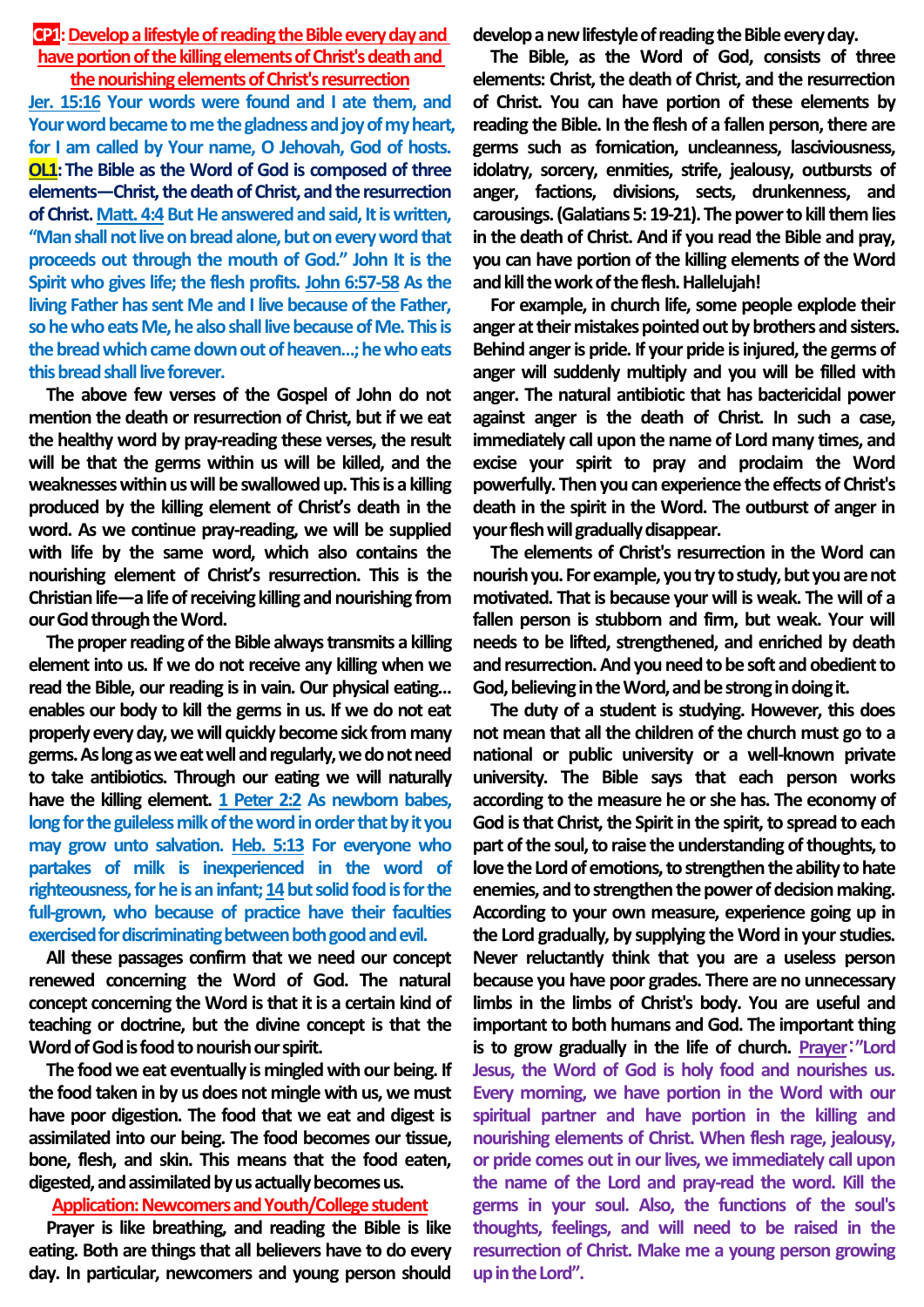#### **CP2**: **When we digest and assimilate the Word, Christ**

**becomes our constituents and gladness and joy of our hearts OL1: Indigestion means that there is no way for Christ as the spiritual food to get into our inward parts. We need to keep our whole being with all our inward parts open to the Lord so that the spiritual food will have a thoroughfare within us; if we do this, we will have proper digestion and assimilation, we will absorb Christ as spiritual nourishment, and Christ will become our constituent. OL2: "Your word became to me / The gladness and joy of my heart"(Jer. 15:16b) OL3: Although Jeremiah suffered more than all the other prophets, he had gladness and joy in his heart whenever he found God's words and ate them. OL4: After God's words are taken into us and are assimilated into our inward parts, these words become joy within and gladness without. OL5: Romans 14:17 speaks of "joy in the Holy Spirit". When we are in the Spirit, we are joyful, so joyful that we may sing and shout praises to the Lord.** 

**Pray-reading is wonderful, but we also have to pray, "Lord, clear a way within me. O Lord, have a free course within me." Pray-reading does not help us to obtain mere knowledge; rather, it brings many things of the Lord into us. Therefore, we need to give the things of the Lord a free course within us. This affords us the best spiritual digestion, assimilating what we have pray-read. Never say no to the Lord; learn always to say Amen.**

**Whether or not we understand what we pray-read, it always brings something of the Lord into us. When these things get into us, they need a free course. Thus, we always have to say Amen. The Lord, the Word, and the Spirit are one. The Lord is the Word, the Word is the Spirit, and the Spirit is the Lord. When we get the Word into us, we have the Spirit and we have the Lord. After pray-reading, we may have the intention to go fishing, but something within us indicates that we should not go.** …**In Christianity many like to talk about the gentle, quiet voice, but that is something of the Old Testament. What is within us is not a voice or a clear word such as "don't" or "do." There is simply a sensation within us, indicating that we should not go. What should we do at that time? We have to say, "Amen, Lord. Amen."**

**When Jeremiah found God's words, he not only heard them, but he ate them as food. After he ate God's words, he was immediately supplied within**  and felt glad and joyful. 1 Pet. 1:8 Whom having not **seen, you love; into whom though not seeing Him at present, yet believing, you exult with joy that is unspeakable and full of glory.**

# **Application to the serving ones**

**The church in Kobe is pursuing "The Holy Word for the Morning Revival" for the daily revival and eating the same spiritual food as the churches in the whole world. In addition to that, we are reading the** 

**recovery version of the Bible (scheduled to read through in two years) and the spiritual books of brother Nee and brother Lee (2 messages/week). The co-workers in front of us are encouraging to read books of the recovery with all our strength.** 

**When we read the Bible or ministry books, sometimes we notice they are different from our concept or be enlightened. At such time, don't leave it as it is. Otherwise it becomes the clogging and disables you to digest and assimilate the word of God. Brother's testimony** : **When I got saved in the freshman year of college, whenever I read "God so loved the world (the sinners)"(John 3:16), I thought good people should be saved, but the evil people should not be saved. And when people get baptized, I had questioned "Is this person really saved?" Due to this old natural concept, I could not accept the Word and had indigestion so the first one year, I could not preach the gospel at all. But after that under the enlightenment of the Holy Spirit, I repented and confessed my sins and old concept and then became able to accept the divine concept "God so loved the world" into my heart. After that I started preaching the gospel aggressively and many got saved.** 

**Testimony of the enjoyment from reading the spiritual books**:**"The Propagation of the Gospel and the Administration of the Church"(**♯**3**:**Preaching the Gospel and Pursue the truth): Phil. 1:5 For your fellowship unto the furtherance of the gospel from the first day until now. We are like a boat that must be rowed against the current; if we are not going forward, we are going backward. The whole world are dragging us backward. Our way has been a way of struggle over the past sixty years.**…**Nearly every time when I pray, I say, "O Lord, remember that we are on the battlefield."** …**"In order to experience Christ, there is a need for the active advancement of the gospel as the foundation". "No matter how much people have opposed me, I have never changed my tone in the past thirty years. I speak the same truth from beginning to end. According to God's economy, the Triune God dispenses Himself into His chosen and redeemed people to make them the Body of Christ to be His expression. I hope that all of us would grasp this central line."**

**By reading this book, I got enlightenment and encouragement concerning the preaching the gospel. Prayer**:**"Lord Jesus, in the matter of eating the Word of God, save me from indigestion. I confess my old concept and deal with it. Then I open my whole being to the Lord and let the Lord gain in me a free way. Let me digest and assimilate the Word of God properly. When I receive Christ into my inner parts, I will be constituted with Christ within and the Word of God will become the gladness and joy of my heart. Amen!**"